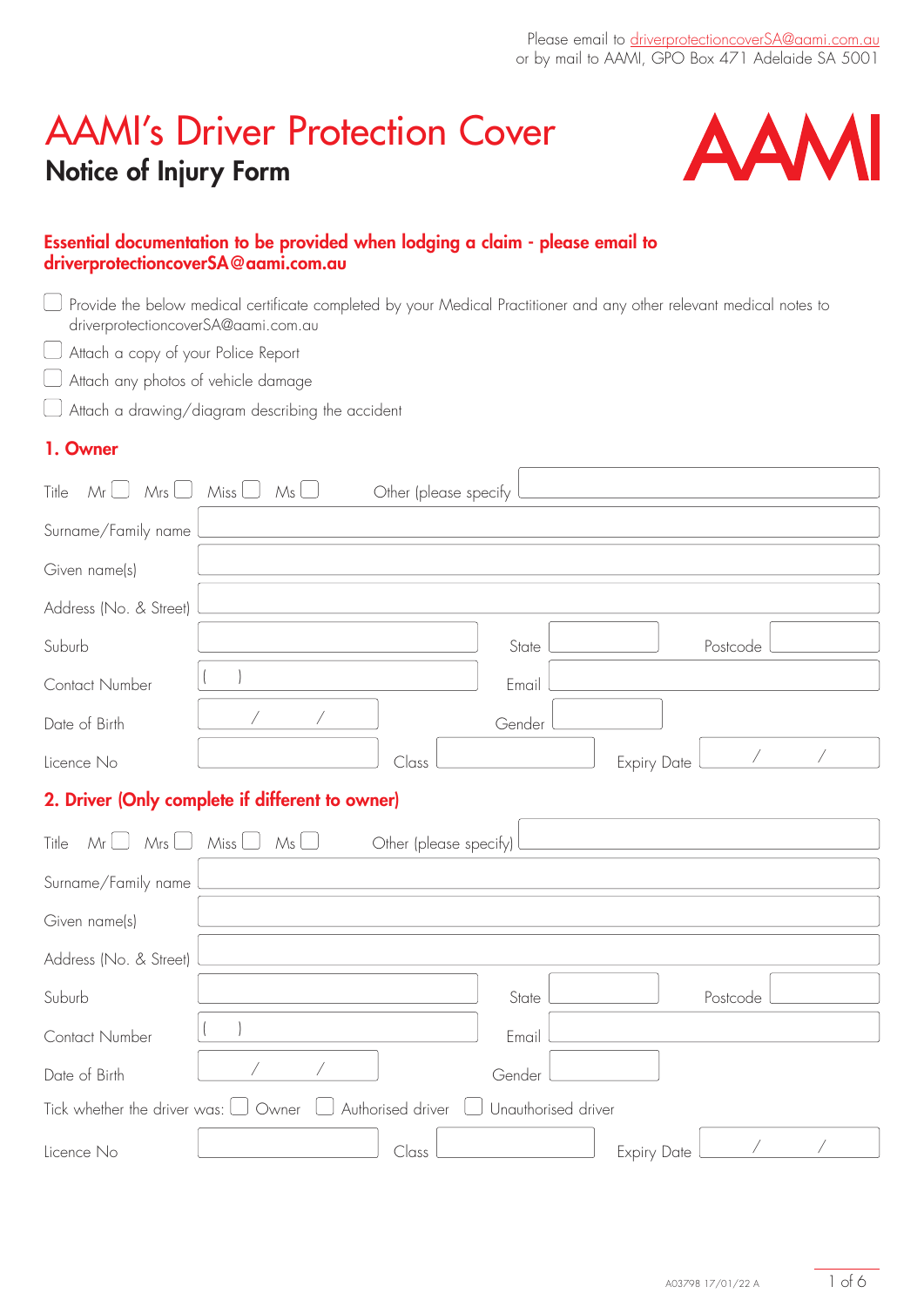### 3. Details of insured vehicle involved in accident

| Make                                                                                             |  |            | Model                      |       |                                             | Regn. no |  |    |
|--------------------------------------------------------------------------------------------------|--|------------|----------------------------|-------|---------------------------------------------|----------|--|----|
| Registration Due Date                                                                            |  |            |                            |       | No of persons in vehicle (including driver) |          |  |    |
| Was your vehicle comprehensively insured at the time of the accident<br>Yes                      |  |            |                            |       |                                             |          |  | No |
| If Yes, please provide the name of the Insurance Company                                         |  |            |                            |       |                                             |          |  |    |
| <b>4. Details of accident</b>                                                                    |  |            |                            |       |                                             |          |  |    |
| Date of accident                                                                                 |  |            | Time $\frac{1}{2}$ (am/pm) |       |                                             |          |  |    |
| $Place - Street(s)$                                                                              |  |            |                            |       |                                             |          |  |    |
| Suburb                                                                                           |  |            |                            | State |                                             | Postcode |  |    |
| State quantity of alcohol/drugs consumed by the driver during the 12 hours prior to the accident |  |            |                            |       |                                             |          |  |    |
| kph<br>Describe vehicle damage location<br>Estimate speed of vehicle prior to accident           |  |            |                            |       |                                             |          |  |    |
| Did police attend accident scene                                                                 |  | $\Box$ Yes | $\bigcup$ No               |       | Police report number                        |          |  |    |
| Police station accident reported                                                                 |  |            |                            |       | Police Officer's name                       |          |  |    |
| Date accident reported                                                                           |  |            |                            |       |                                             |          |  |    |
|                                                                                                  |  |            |                            |       |                                             |          |  |    |

#### Additional information about the accident (please provide detailed information including diagram of accident. Include Intersection, roads and their names. Show the point of contact and position of all vehicles)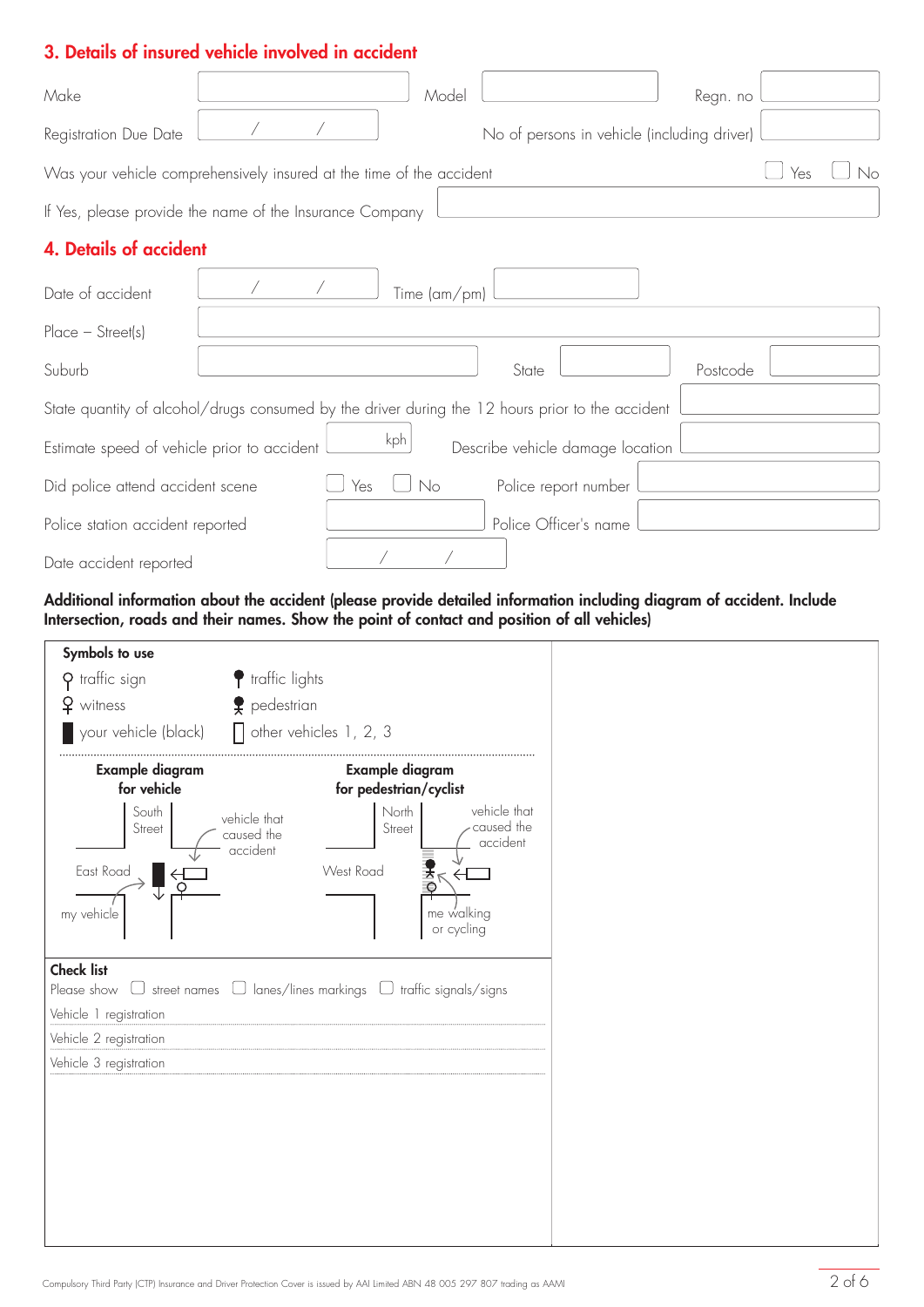# 5. Details of other vehicles involved in the accident (if more, provide details on separate sheet)

| Make             |                                                                                                             | Model                                      |                       |       | Registration no. |          | State |  |  |
|------------------|-------------------------------------------------------------------------------------------------------------|--------------------------------------------|-----------------------|-------|------------------|----------|-------|--|--|
| Owner's name     |                                                                                                             | Contact Number                             |                       |       |                  |          |       |  |  |
| Owner's address  |                                                                                                             |                                            |                       |       |                  |          |       |  |  |
| Driver's name    |                                                                                                             | Contact Number                             |                       |       |                  |          |       |  |  |
|                  | Driver's address                                                                                            |                                            |                       |       |                  |          |       |  |  |
|                  | Describe vehicle damage location                                                                            |                                            |                       |       |                  |          |       |  |  |
|                  | No. of persons in vehicle (incl driver)<br><u> 1989 - Andrea Stadt Britain, amerikansk politik (* 1958)</u> |                                            |                       |       |                  |          |       |  |  |
| Make             |                                                                                                             | Model                                      |                       |       | Registration no. |          | State |  |  |
| Owner's name     |                                                                                                             |                                            |                       |       | Contact Number   |          |       |  |  |
|                  | Owner's address                                                                                             |                                            |                       |       |                  |          |       |  |  |
| Driver's name    |                                                                                                             |                                            |                       |       | Contact Number   |          |       |  |  |
| Driver's address |                                                                                                             |                                            |                       |       |                  |          |       |  |  |
|                  | Describe vehicle damage location                                                                            |                                            |                       |       |                  |          |       |  |  |
|                  | No. of persons in vehicle (incl driver)                                                                     |                                            |                       |       |                  |          |       |  |  |
|                  | 6. Injured person details                                                                                   |                                            |                       |       |                  |          |       |  |  |
| Title            |                                                                                                             | $Mr \Box$ $Mrs \Box$ $Miss \Box$ $Ms \Box$ | Other (please specify |       |                  |          |       |  |  |
|                  | Surname/Family name                                                                                         |                                            |                       |       |                  |          |       |  |  |
| Given name(s)    |                                                                                                             |                                            |                       |       |                  |          |       |  |  |
| Injuries         |                                                                                                             |                                            |                       |       |                  |          |       |  |  |
|                  | 7. Witnesses of the accident                                                                                |                                            |                       |       |                  |          |       |  |  |
| Name             |                                                                                                             |                                            |                       |       |                  |          |       |  |  |
| Address          |                                                                                                             |                                            |                       |       |                  |          |       |  |  |
| Suburb           |                                                                                                             |                                            |                       | State |                  | Postcode |       |  |  |
| Phone            |                                                                                                             |                                            |                       |       |                  |          |       |  |  |
| Name             |                                                                                                             |                                            |                       |       |                  |          |       |  |  |
| Address          |                                                                                                             |                                            |                       |       |                  |          |       |  |  |
| Suburb           |                                                                                                             |                                            |                       | State |                  | Postcode |       |  |  |
| Phone            |                                                                                                             |                                            |                       |       |                  |          |       |  |  |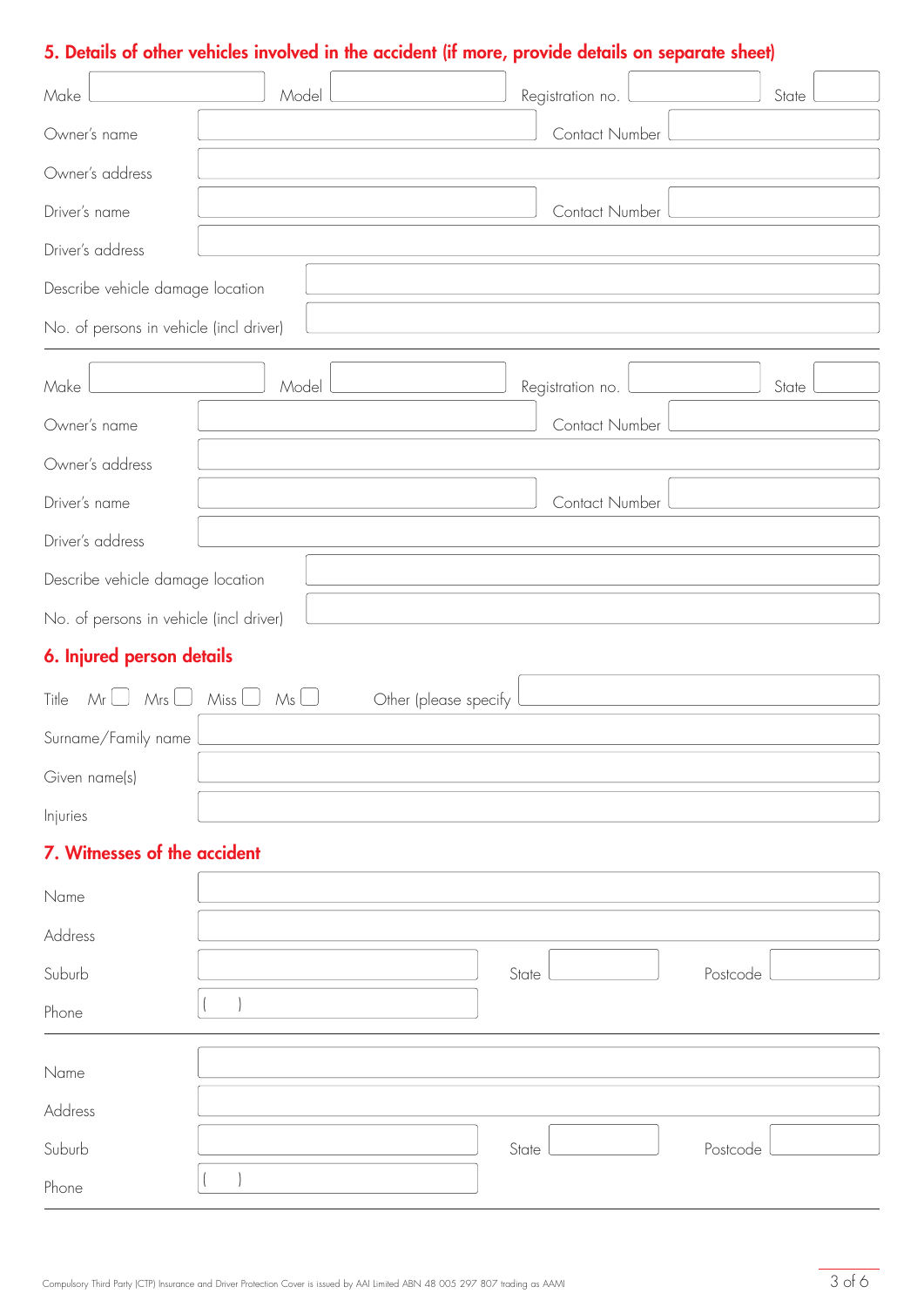| Name    |       |          |
|---------|-------|----------|
| Address |       |          |
| Suburb  | State | Postcode |
| Phone   |       |          |

| If your claim is settled, it will be paid to the below bank account: |         |  |  |  |  |  |
|----------------------------------------------------------------------|---------|--|--|--|--|--|
| Name                                                                 |         |  |  |  |  |  |
| Bank                                                                 |         |  |  |  |  |  |
| <b>BSB</b>                                                           | Account |  |  |  |  |  |

- I declare the above information to be true and correct to the best of my knowledge and belief.
- I understand that the information collected in this form will be used by AAMI to process my claim in accordance with AAMI's privacy policy visit www.aami.com.au/privacy

| Signature                                                                                |  | Date |  |
|------------------------------------------------------------------------------------------|--|------|--|
| Contact us<br>driverprotectioncoverSA@aami.com.au<br>Speak to us by phoning 1300 084 851 |  |      |  |

Visit www.aami.com.au/privacy by mail to AAMI, GPO Box 471 Adelaide SA 5001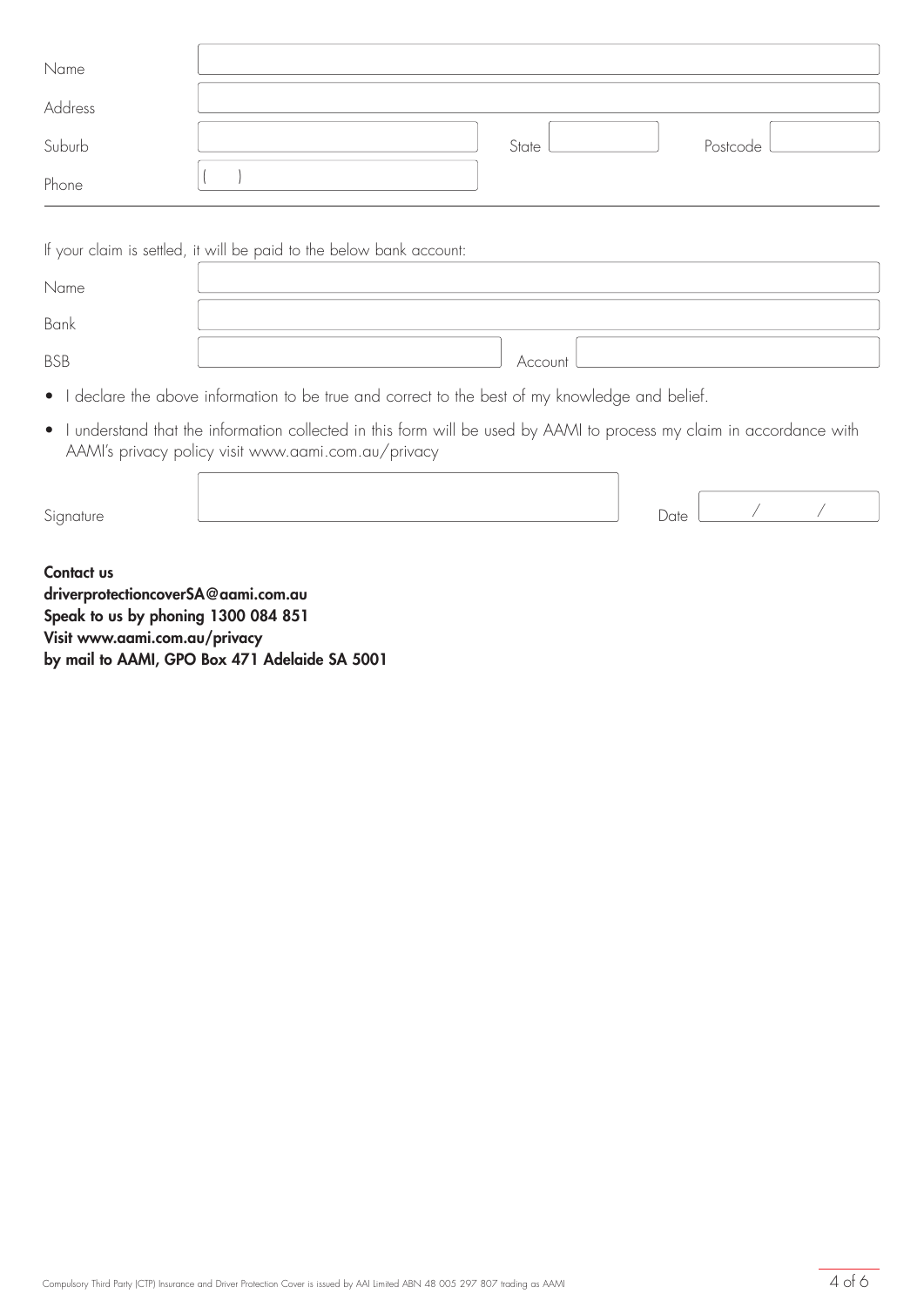# 8. Medical Certificate – This form is to be completed by a Medical Practitioner

 $\overline{a}$ 

| Claimant's full name                                                                                                                      | Claimant's Date of Birth     |  |  |  |  |  |
|-------------------------------------------------------------------------------------------------------------------------------------------|------------------------------|--|--|--|--|--|
| Claimant's address                                                                                                                        |                              |  |  |  |  |  |
| Suburb                                                                                                                                    | State<br>Postcode            |  |  |  |  |  |
| Date of accident                                                                                                                          | Date of initial consultation |  |  |  |  |  |
| Suburb                                                                                                                                    | State<br>Postcode            |  |  |  |  |  |
| Was the accident the sole or substantial contributing cause of the injury? $\Box$ Yes $\Box$ No                                           |                              |  |  |  |  |  |
| Please give details of any other contributing causes of the injury                                                                        |                              |  |  |  |  |  |
| Was the injury directly or indirectly caused by, or due to psychological or psychiatric causes, sickness or disease? $\Box$ Yes $\Box$ No |                              |  |  |  |  |  |
| If yes, please give details                                                                                                               |                              |  |  |  |  |  |

| Did the patient sustain any of the below injuries in the subject accident? |                                                                                               |                            |                                      |  |  |  |
|----------------------------------------------------------------------------|-----------------------------------------------------------------------------------------------|----------------------------|--------------------------------------|--|--|--|
| Area of body                                                               | <b>Injury sustained</b>                                                                       | <b>Tick all that apply</b> | Additional information if applicable |  |  |  |
| <b>Head</b>                                                                | Fractured Skull                                                                               |                            |                                      |  |  |  |
|                                                                            | Total loss of power of speech                                                                 |                            |                                      |  |  |  |
|                                                                            | Total loss of hearing                                                                         |                            |                                      |  |  |  |
| <b>Trunk</b>                                                               | Laceration of internal organs                                                                 | Liver                      |                                      |  |  |  |
|                                                                            |                                                                                               | Kidney                     |                                      |  |  |  |
|                                                                            |                                                                                               | Spleen                     |                                      |  |  |  |
|                                                                            |                                                                                               | Lung                       |                                      |  |  |  |
|                                                                            | Fractured bones                                                                               | $> 4$ Ribs                 |                                      |  |  |  |
|                                                                            |                                                                                               | Pelvis                     |                                      |  |  |  |
|                                                                            |                                                                                               | Sternum                    |                                      |  |  |  |
| <b>Spine</b>                                                               | Fractured vertebrae                                                                           |                            |                                      |  |  |  |
| <b>Arms and Legs</b>                                                       | Fractured bones                                                                               |                            |                                      |  |  |  |
|                                                                            | (excluding hands or feet)                                                                     |                            |                                      |  |  |  |
| <b>Other Injuries</b>                                                      | Full thickness burns<br>(to at least 10% of the body but not<br>greater than 30% of the body) |                            |                                      |  |  |  |
|                                                                            | Any other injuries sustained                                                                  |                            |                                      |  |  |  |
|                                                                            |                                                                                               |                            |                                      |  |  |  |
|                                                                            |                                                                                               |                            |                                      |  |  |  |
|                                                                            |                                                                                               |                            |                                      |  |  |  |